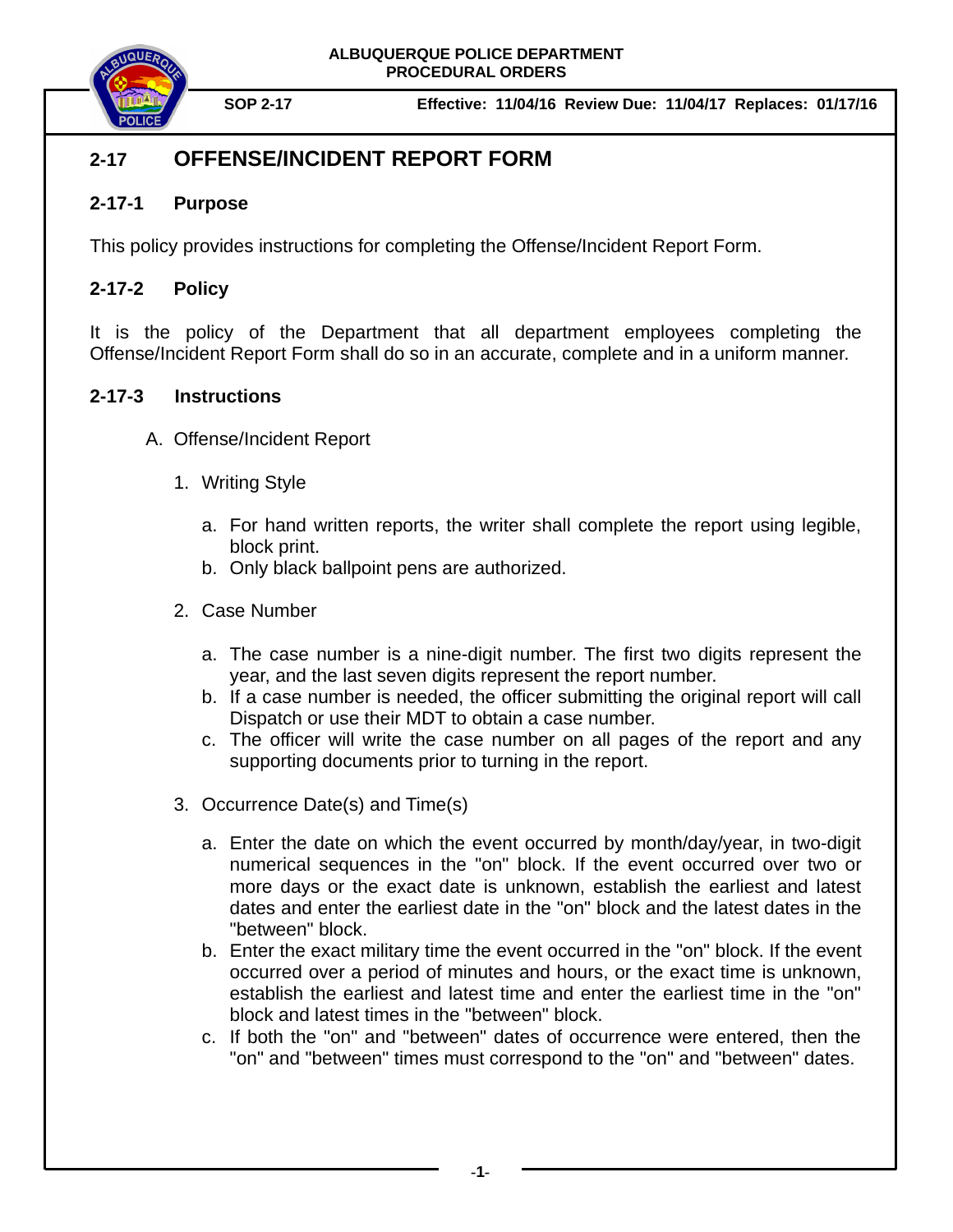

**SOP 2-17 Effective: 11/04/16 Review Due: 11/04/17 Replaces: 01/17/16**

- 4. Date Reported and Time
	- a. Record the date on which the report is written. The date is a two-digit numerical sequence representing month/day/year.
	- b. Record the military time at which the report is written.
- 5. Day of Week
	- a. Enter the day of the week the event occurred using the first two letters of the day (such as,  $MO =$  Monday and  $TH =$ Thursday).
	- b. If the exact day is unknown or the event covers more than 24 hours, enter X.
	- c. If the event begins on one day and ends on the next, enter the beginning day.
- 6. Agency/County

If not using a preprinted APD report, place an "X" in the APD box.

- 7. District No.
	- a. Enter the three-digit APD beat code identifying the area where the event occurred; this code will be written on all reports where the event occurred in APD's jurisdiction.
	- b. If the reporting agency is APD and the event occurred outside the jurisdiction of APD, enter "out."
- 8. Incident Number (CAD)
	- a. Officers dispatched to a call for which a report is generated will put the CAD event number in this box. In cases where multiple reports are generated, the CAD event number that was generated should be put on all subsequent reports submitted. Dispatch will issue a CAD event number for reports associated with the original case.
	- b. While writing a supplemental report to an original report that has already been issued a case and CAD number, use the original CAD number on the supplemental report, not the CAD number that was dispatched for that date.
- 9. Burglary, Force, No Force, and Number of Units (required for residential and commercial burglaries only)
	- a. Indicate whether forced or no forced entry was used to enter a residential or commercial structure.
	- b. List the number of units entered, such as, four storage units.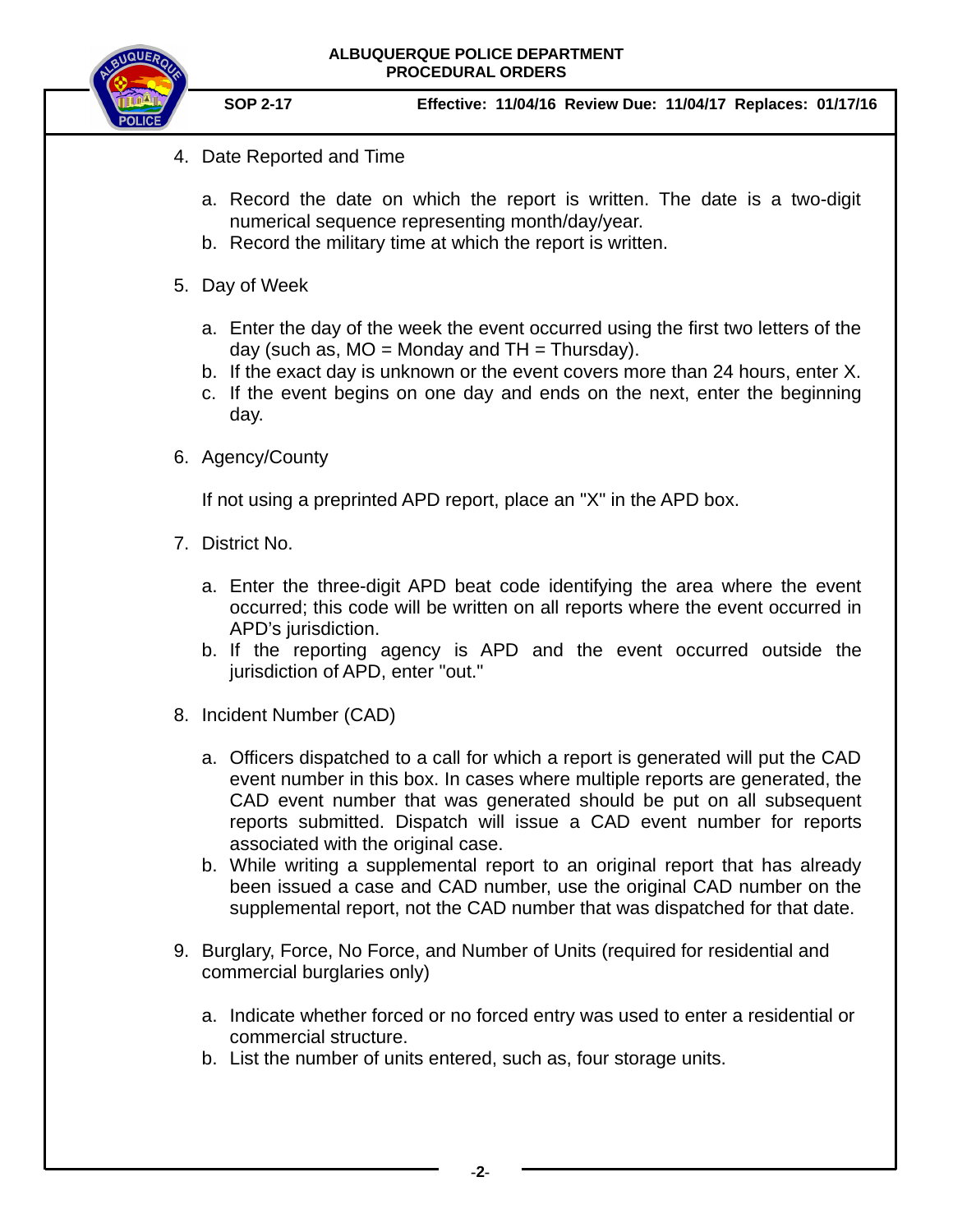

**SOP 2-17 Effective: 11/04/16 Review Due: 11/04/17 Replaces: 01/17/16**

10.Address/Location of Occurrence

Enter the full and exact address of the event.

- a. If the event continues over some distance, enter the address where the event began.
- b. If there is a chain of events, enter the address dispatched to and describe the relationship of addresses and events in the narrative.
- c. The address may include street numbers, street names, street types, building numbers, apartment numbers, quadrant of city, city, state, and zip code.
- d. If the event occurred in the City of Albuquerque, the writer may omit Albuquerque, NM.
- e. If the event occurred at an intersection, enter the numerical hundred block closest to the intersection and note the intersection in the narrative. DO NOT enter an intersection as an address. DO NOT give business names or institutions for location.
- f. If the event occurred in a vacant lot or mesa area, enter the nearest address and describe the location in the narrative. If the event occurred on the interstate, indicate which one, the direction of travel, and nearest mile marker (I25 NB at MM150).
- g. If the event occurred at the Big I, enter the interstate where the event occurred first, followed by the intersecting interstate, and direction of travel (I40 EB at I25, locates the event on I40 at I25 eastbound lane)
- h. Quadrant
	- NE Northeast
	- SE Southeast
	- NW Northwest
	- SW Southwest
- i. Street Types
	- ST Street
	- BLVD Boulevard
	- RD Road
	- CT- Court
	- $\bullet$  LN Lane
	- AV Avenue
- $\n **PL** Place\n$
- CR Circle
- TR Trail
- $\bullet$  LP-Loop
- $\bullet$  WY Way

11.City

Enter the city where the offense/incident occurred.

12.Zip Code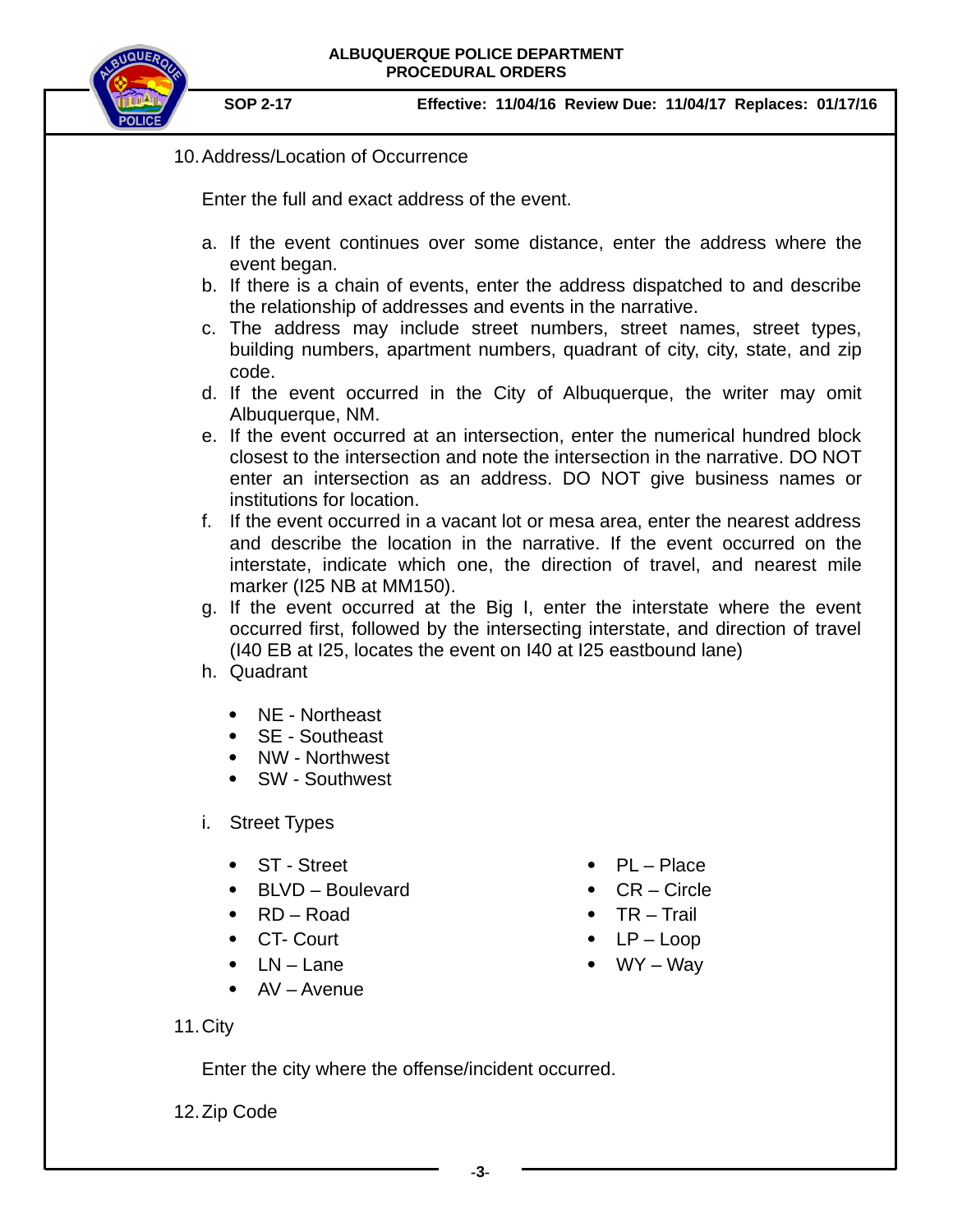

Enter the appropriate zip code for the location of occurrence.

13.Gang Related

Indicate by checking the appropriate "yes" or "no" box whether or not the offense/incident is gang related.

- 14.Hate/Bias Motivation Code
	- a. Check this box only if a hate crime has occurred.
	- b. A hate crime offense/incident is an unlawful act, which after an investigation by law enforcement, is or appears to be motivated primarily by race, ethnicity/national origin, religion, or sexual orientation of the victim or institutional target.
	- c. Refer to your code guide for appropriate codes.
- B. Offense
	- 1. Offense/Incident
		- a. In felony or misdemeanor reports, utilize correct terminology from state statutes or local ordinances. For example, criminal sexual penetration, not rape; or homicide, not murder.
		- b. If the report covers several offenses, enter titles in order of seriousness with the most serious list first. Make sure that the report victim #1 matches offense #1. For example, if a store is robbed and the clerk is murdered, then the first listed offense is a homicide and the #1 victim is the clerk. The second listed offense is robbery and the #2 victim is the store.
	- 2. Statute or Ordinance

List the state statute or local ordinance that applies to each offense listed.

- 3. Felony/Misdemeanor
	- a. Indicate whether the offense reported is a felony or a misdemeanor.
	- b. Enter an "F" for a felony or an "M" for a misdemeanor in this box.
- 4. Attempted/Completed

Indicate whether the offense reported was attempted or completed by marking the appropriate box.

5. UCR Offense Code (for Records use)

Do not write in this box. It is for Records use only.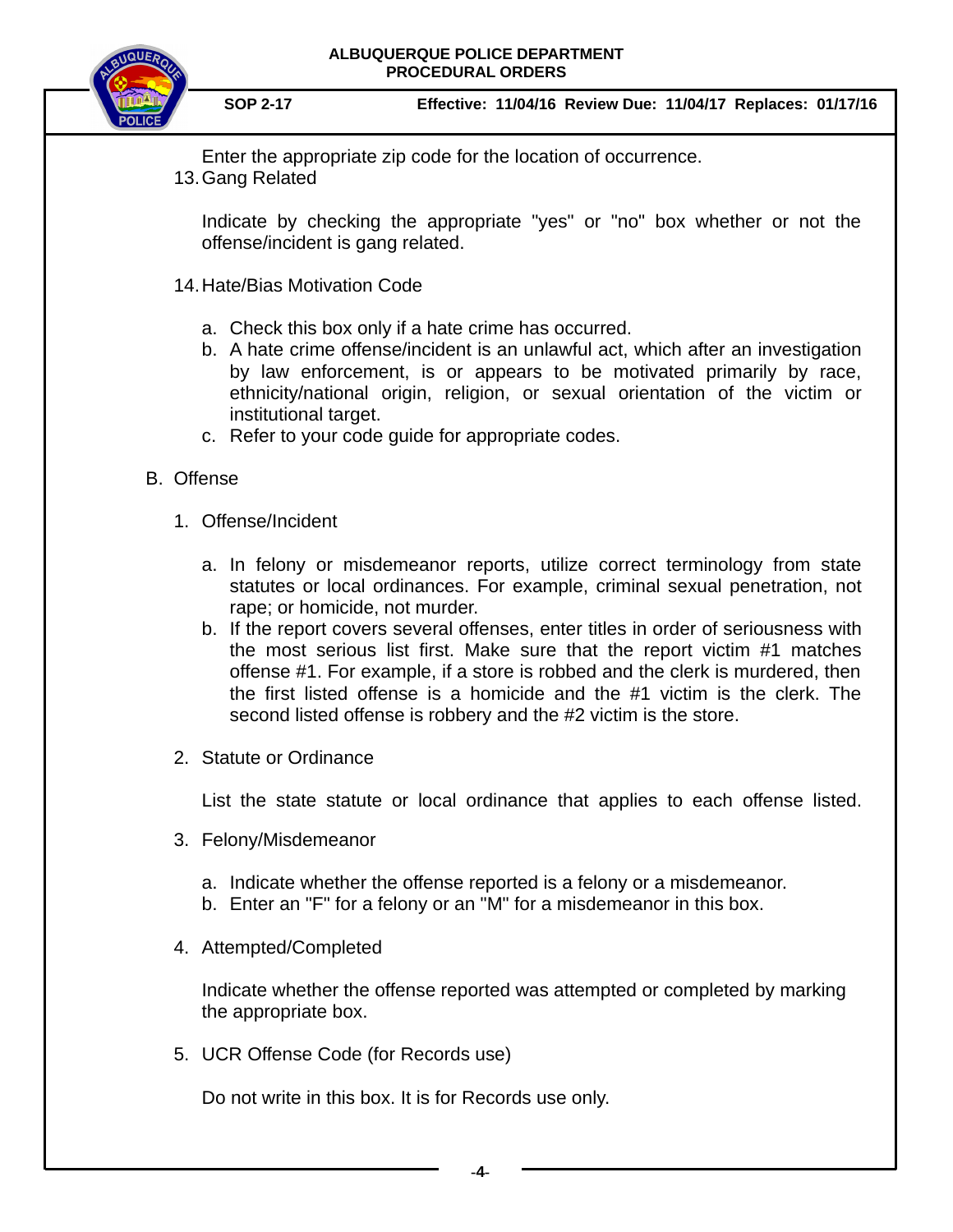

- 6. Criminal Activity Code
	- a. Report the appropriate code only for counterfeiting/forgery; stolen property offenses; drug/narcotic violations; drug equipment violations; gambling equipment violations; pornography/obscene material; and weapon law violations.
	- b. Record up to three codes. Refer to your code guide for the appropriate codes.
	- c. Example
		- i. The offenders published and sold pornographic photographs they took of children.
		- ii. Because three types of activity can be reported, record up to three codes for these criminal activities: (1) cultivating/manufacturing/publishing/ producing; (2) distributing/selling; and (3) exploiting children.
- 7. Location Code

Enter the location code to indicate where each reported offense/incident occurred. Refer to your code guide for the appropriate codes.

8. Weapon Code (required only for those listed below)

Enter the appropriate weapon code (up to three) ONLY for each of the following reported FBI Uniform Crime Report offenses:

- Murder and Non-Negligent Manslaughter
- Robbery
- Negligent Homicide
- Aggravated Assault
- Justifiable Homicide
- Simple Assault
- Kidnapping/Abduction
- Extortion/Blackmail
- Forcible Rape
- Weapon Law Violations
- Forcible Sodomy
- Sexual Assault with an Object
- Forcible Fondling

Refer to your code guide for the appropriate codes. For example, for an unknown type of firearm, enter "11," and for a pistol, enter "12."

9. Offender(s) Suspected of Using

Check the appropriate box to indicate whether alcohol, drugs, or computer equipment was associated with the reported offense(s). If unknown, check the UNK box.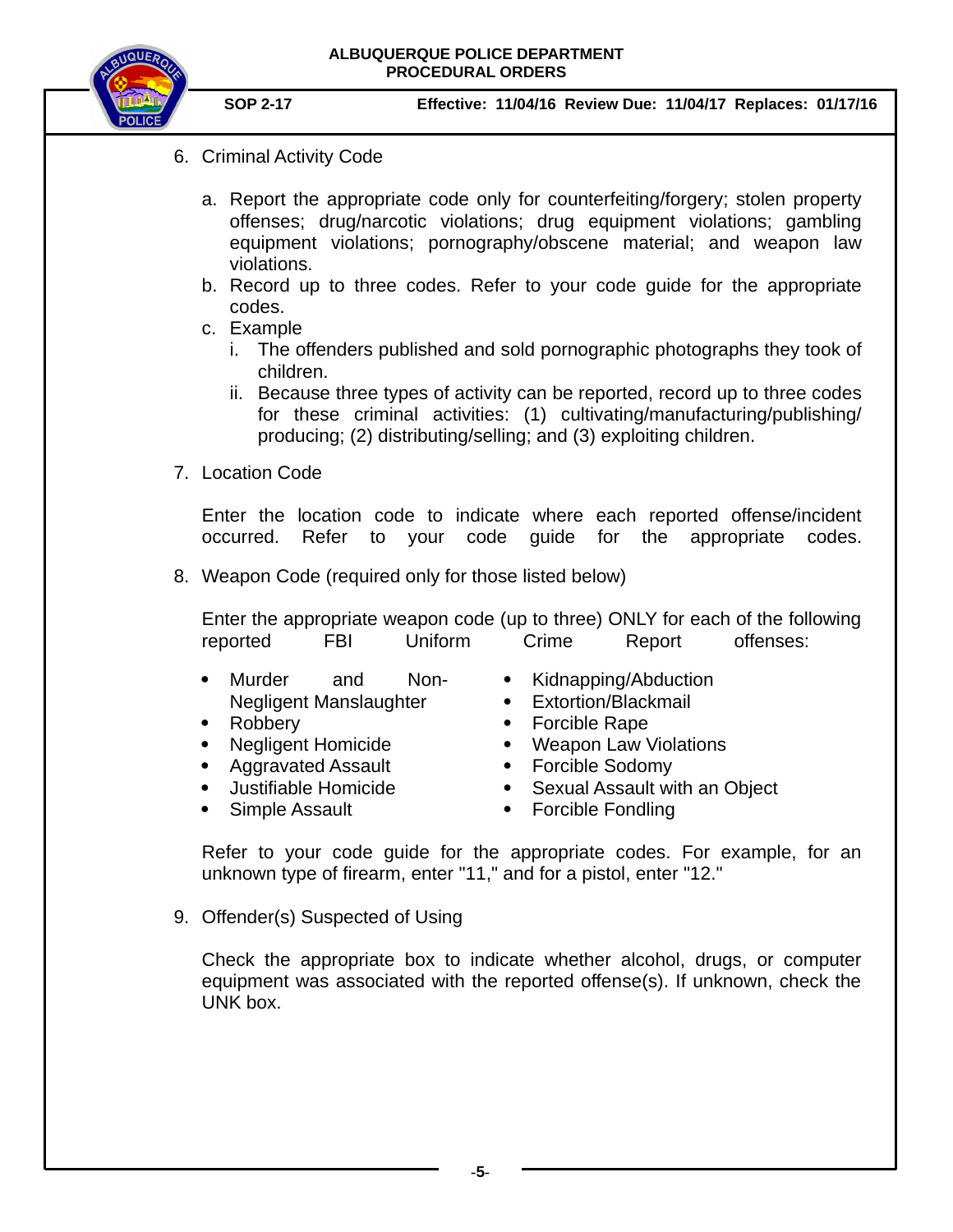

**SOP 2-17 Effective: 11/04/16 Review Due: 11/04/17 Replaces: 01/17/16**

- C. Subjects (Victim/Suspects/Persons/Businesses)
	- 1. Person Code
		- **a.** Enter the appropriate code that is listed to the upper right of the code box. The Reporting Person code "REP" is used only when the complainant is not the victim. If the Reporting Person is also the victim, the "VIC" code is to be used.
		- **b.** All runaway/missing persons must be relayed to the Report Review Unit so they may be entered into NCIC within two (2) hours of the time reported to the Department, not from the time that the report was written.
	- 2. Type Code

Enter the appropriate code that is listed to the upper right of the code box.

- 3. Injury Code
	- **a.** Enter the appropriate code that is listed to the upper right of the code box.
	- **b.** The injury code is only required for crimes against a person. Do not list an injury code for a business and/or subjects who are involved in a property crime(s).
- 4. Name (Last/First/Middle)
	- **a.** List the last name first of any person and the complete name of the business, when applicable.
	- **b.** Only one name is to be listed at a time. For example, you cannot list Mr. & Mrs. Thomas together.
	- **c.** If the last name is known and the first name is not known, then list the name as Smith, FNU. (FNU = First Name Unknown)
	- **d.** If the last name is not known and the first name is known, then the name as LNU, Steve. (LNU = Last Name Unknown)
	- **e.** If the last name and first name are not known, then list the name as Unknown. Do not use UNK, N/A, LNU, or FNU.
	- **f.** If the state of New Mexico is a victim, then list it as STATENM.
	- **g.** If the City of Albuquerque is a victim, then list it as CITYABQ.
- 5. Social Security Number (SSN)

The SSN is needed to create a person's jacket or to track persons in the computer system.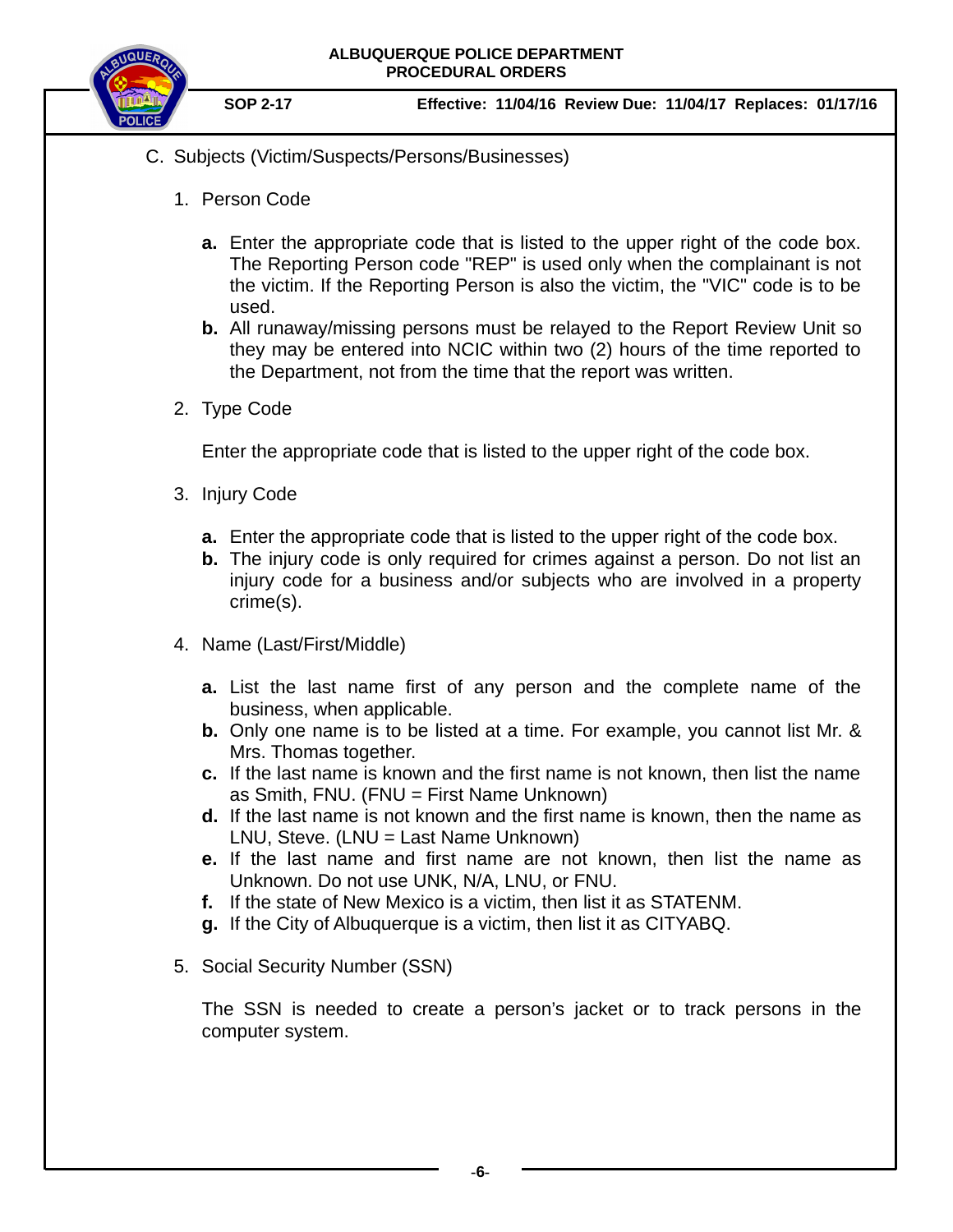

6. Date of Birth (DOB)

The DOB is needed to create a person's jacket or to track persons in the computer system.

7. Age

Enter the age of the victim. An age range cannot be entered into the reporting system.

8. Sex

Enter "F" for female, "M" for male, or "X" for unknown.

9. Race

Enter reporting person's race.

 $\bullet$  W – White

• I - American Indian, Eskimo, Aleut

- $\bullet$  B Black
- U Unknown Race
- A Asian, Pacific Islander

### 10.Street Address

Enter the address of the person or business.

11.Resident Phone

Indicate the person's home or personal cell phone number, if known and include the area code.

12.Height, Weight, Hair, Eyes

These are mandatory for NCIC entries of all runaway and missing persons.

13.Ethnic

Mark only one box. For example, use "H" for Hispanic or "N" for all non-Hispanics.

14.City, State, Zip Code

Enter the city, state, and zip code for persons or businesses listed.

15.Business Phone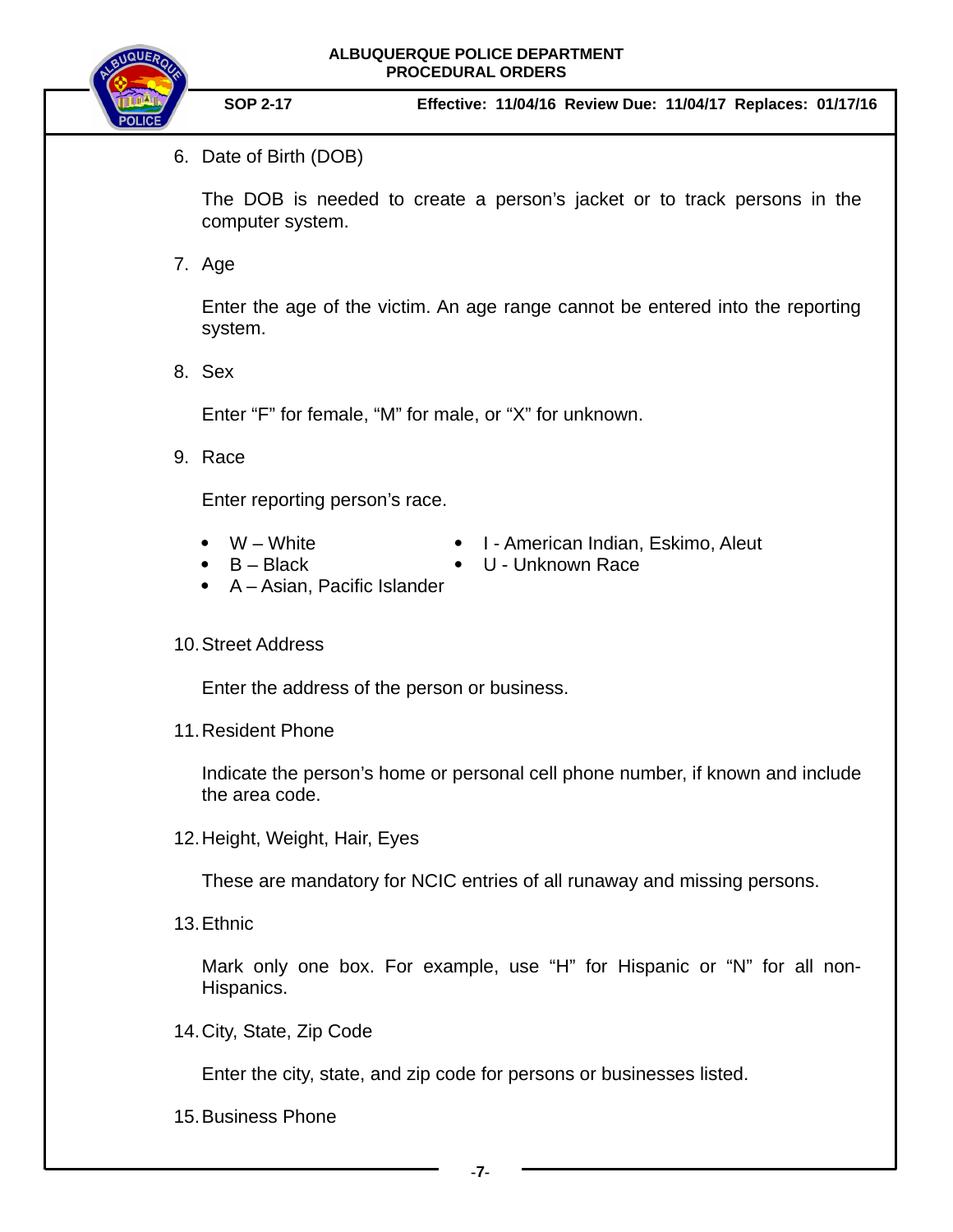

Indicate the work phone number of the person or business, and include the area code.

- 16.Victim of Offense Number
	- **a.** Indicate which offense number this person/institution was a victim of. For example, if John Doe was a victim of only the first offense, place a "1" in the box. If John Doe was a victim of offenses 1 and 3 but not 2, place a "1" and "3" in the appropriate space.
	- **b.** When supplied, the information must be linked in Copperfire.
- 17.Victim of Suspect Number
	- **a.** Indicate which offender/suspect John Doe was a victim of. For example, if John Doe was a victim of offenders/suspects 1 and 2, place a "1" and "2" in the appropriate space.
	- **b.** When supplied, the information must be linked in Copperfire.
- 18.Victim to Offender Relationship (REL)
	- **a.** Refer to the code guide to describe the relationship of the victim to the offender. For example, if an employee assaulted his employer with his fists, the entry would be "ER." When supplied, the information must be linked in Copperfire.
	- **b.** The Victim to Offender Relationship code is required.
- 19.Occupation, Employer, School, and Address

Enter this information if known.

- 20.Suspect of Offense Number
	- **a.** This information is required when multiple offenses are listed.
	- **b.** Use this box when multiple suspects are listed for multiple offenses reported. Indicate which offense(s) each suspect is suspected of. When supplied, the information must be linked in Copperfire.
- 21.Arrested for Offense Number
	- **a.** This information is required when multiple offenses are listed.
	- **b.** Use this box when multiple arrested persons are listed for multiple offenses reported. Indicate which offense(s) each arrested person was arrested for.
	- **c.** When supplied, the information must be linked in Copperfire.
- 22.Gang Affiliation

Enter the gang affiliation for persons listed, if this information is known.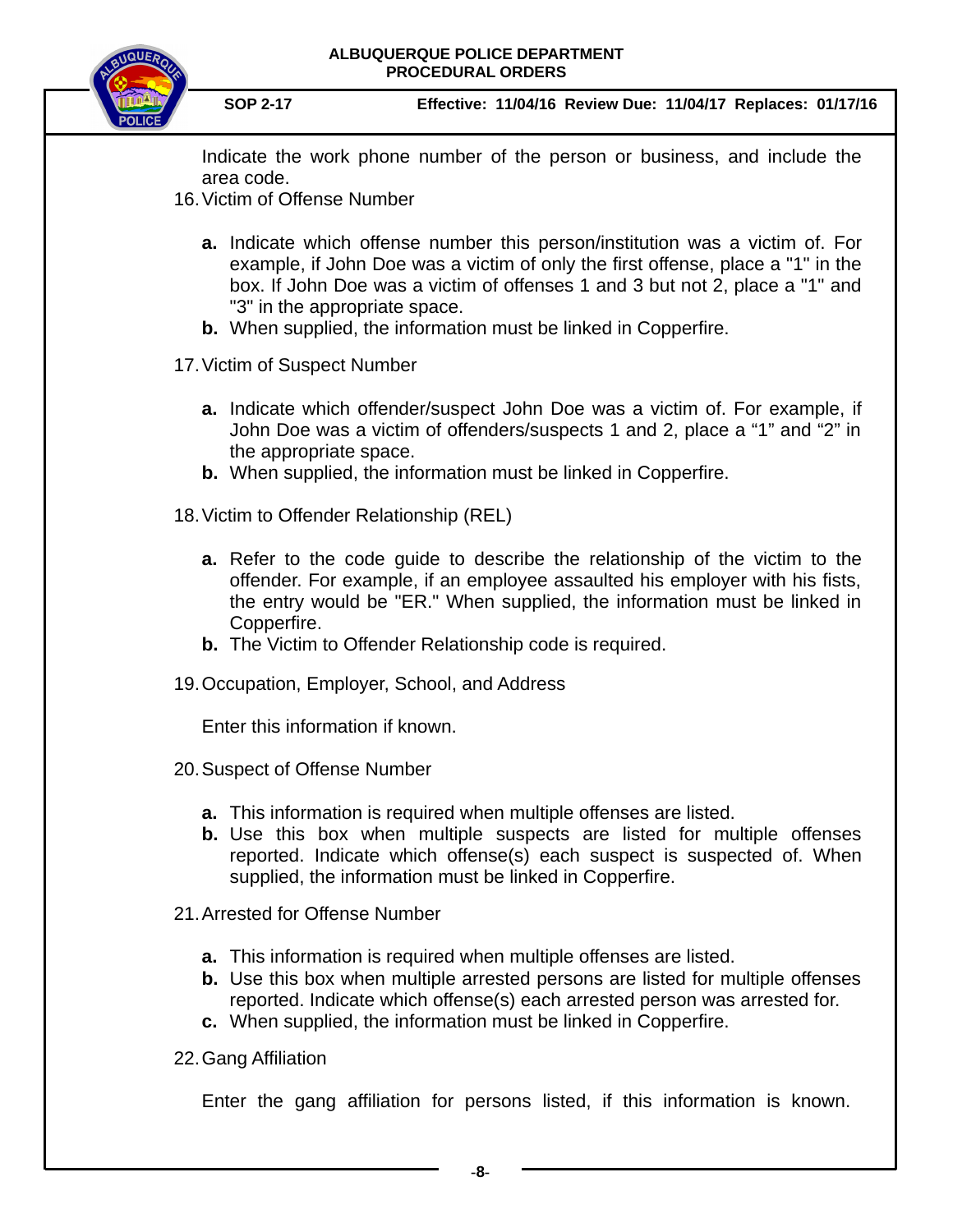

- 23.Alias/Nickname
	- **a.** List all known aliases and/or nicknames.
	- **b.** Also enter alias DOBs and SSNs of persons listed.
- 24.Marks, Scars, Tattoos, and/or Clothing Descriptions
	- **a.** Enter all that applies, if the information is known. This information is important for all runaway and missing person reports.
	- **b.** If a person is listed as a runaway or missing person, note the above information, as well as any medical and mental condition data. In addition, make note if dental and DNA records are available.
	- **c.** In the event that the above information does not fit in the field provided, list the additional information in the narrative.
- 25.Driver's License Number/D.L. State

Enter the driver's license number and issuing state for persons listed if this information is known.

26.Arrest/Citation Number

Enter the arrest and/or citation number for arrested and/or cited persons.

27.FBI Number / SID Number

Enter these numbers if known.

- 28.NCIC Number
	- **a.** List the NCIC number if a runaway or missing person has been entered or removed from NCIC.
	- **b.** If persons have run away or are missing and then have returned or been found before being entered into NCIC, then "NEVER ENTERED" must be listed.
	- **c.** If a different agency has entered a person into NCIC as a runaway or a missing person and APD reports that person as returned or found, then the reporting agency and case number must be listed in the Agency Optional Use box.

### 29.Resident Status

- **a.** If a person is a resident of the City of Albuquerque, mark RES.
- **b.** If the person is a resident outside of the City of Albuquerque or is a transient, mark NON.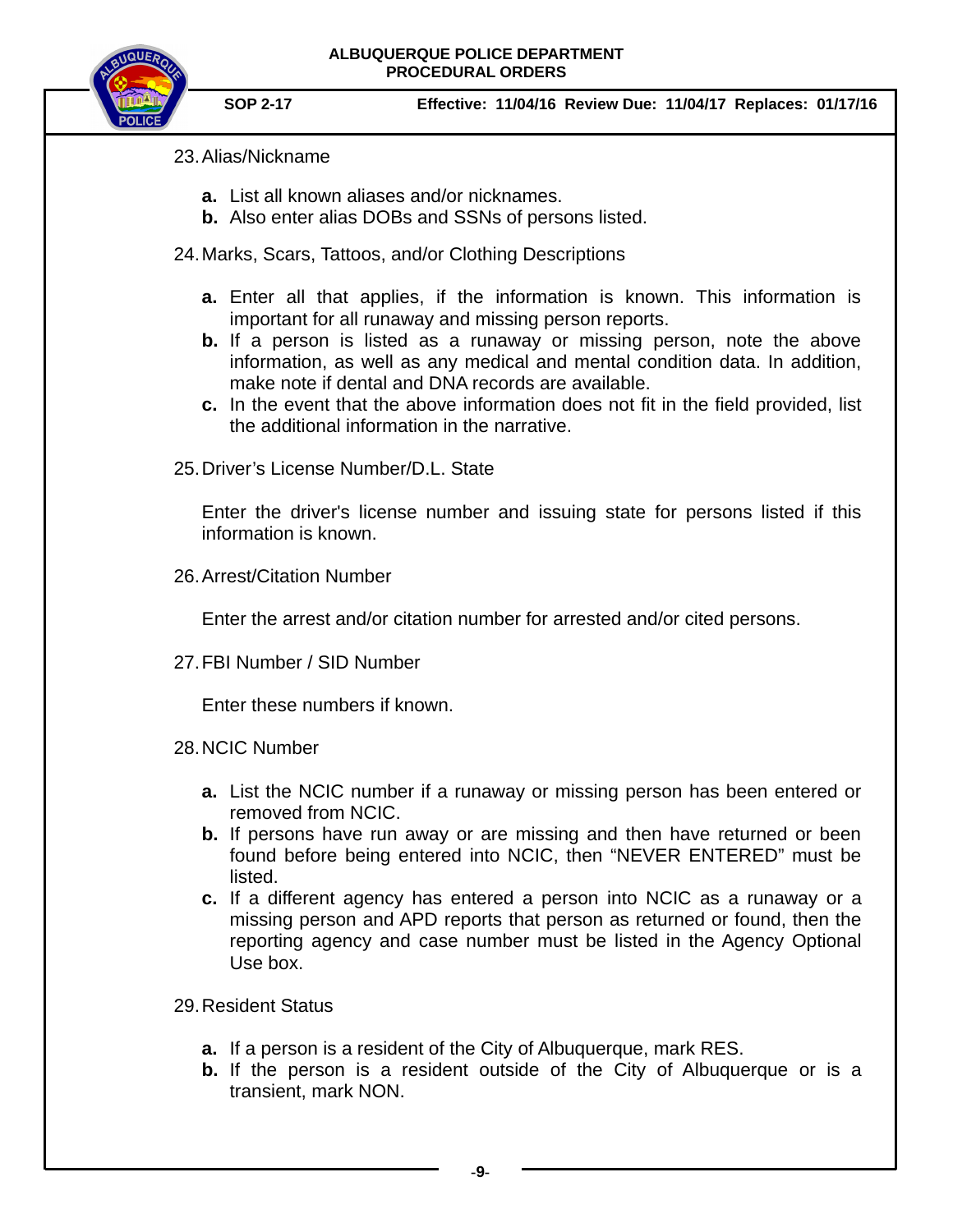

- D. Vehicle
	- **1.** Vehicle Status Code

Enter the appropriate vehicle status code listed to the right of the code box.

- **2.** Vehicle Type Code
	- **a.** Enter the appropriate vehicle type code listed to the right of the code box.
	- **b.** Trailers, tow dollies, boats, and jet skis must be listed in the property section.
- **3.** Year

Enter the year the vehicle was manufactured.

**4.** Make and Model

Provide the make and model of the vehicle.

**5.** Body Style

Indicate body style of vehicle, such as, van, 2-door, hardtop.

**6.** License Number and License Year

Enter the vehicle's license plate number and year of registration.

**7.** License State

Enter the abbreviation of the state in which the vehicle is licensed.

**8.** Top Color/Bottom Color

If the vehicle is one color, list that color in the Top Color box. If the vehicle is multi-colored, list all colors in the following boxes.

**9.** Value/Damage Estimation

List the approximate value of the vehicle that has been damaged, stolen, or recovered.

- **10.**Registered Owner's Name
	- **a.** List the registered owner's name in the box.
	- **b.** Do not enter this as "same as victim #1."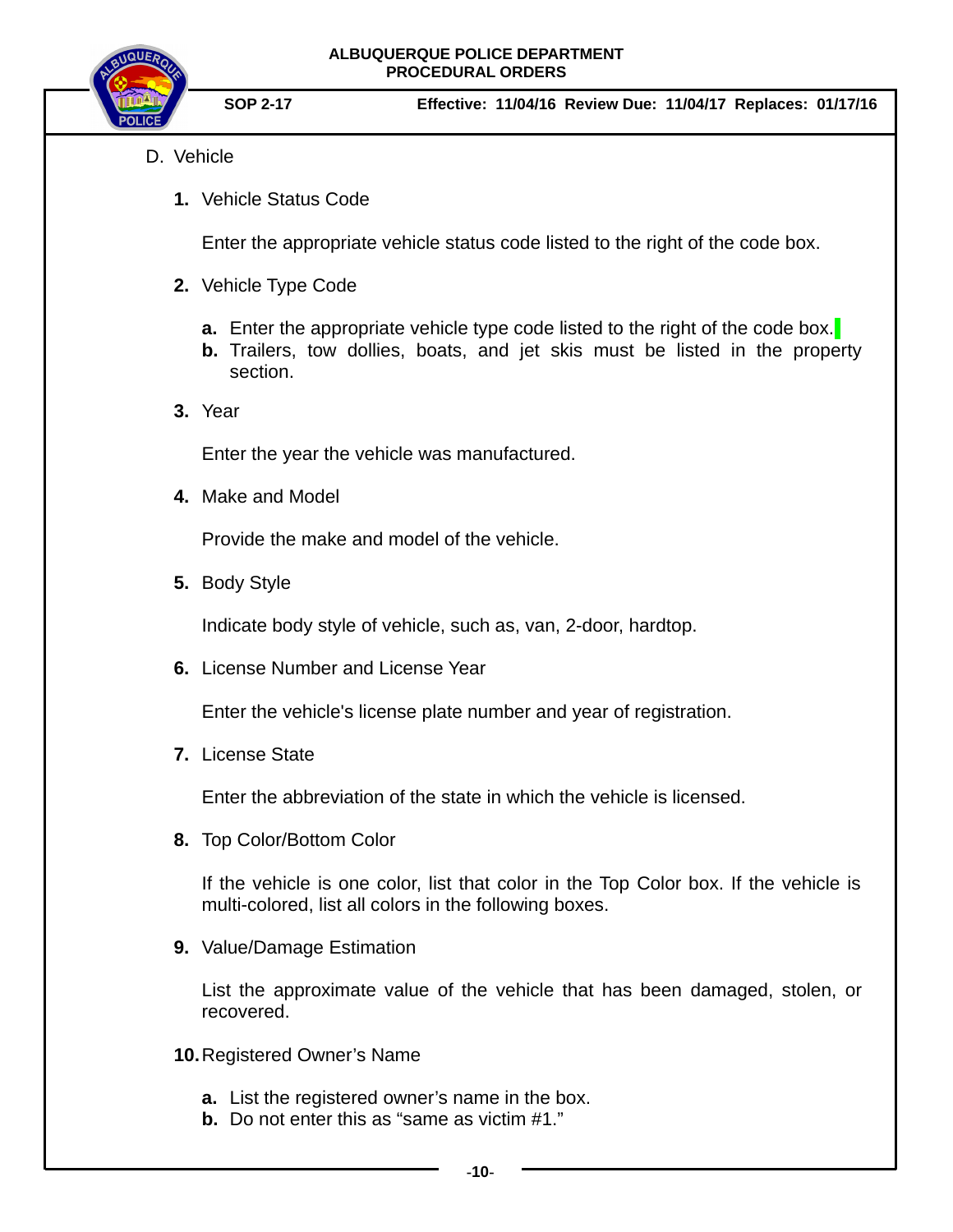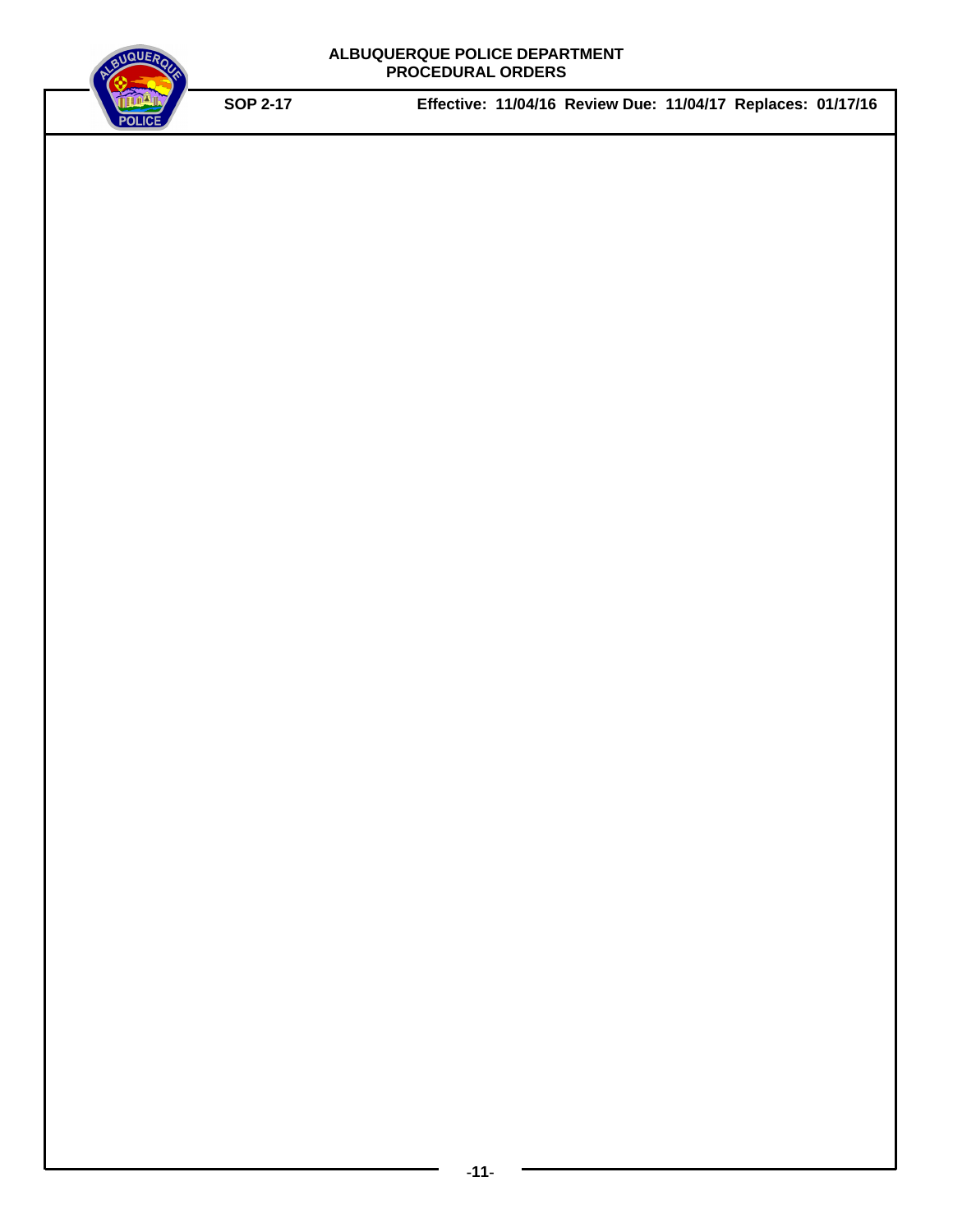

**SOP 2-17 Effective: 11/04/16 Review Due: 11/04/17 Replaces: 01/17/16**

- **11.**Vehicle Identification Number (VIN)
	- **a.** Enter the complete vehicle identification number.
	- **b.** The complete VIN is mandatory for entry into the NCIC for all stolen and embezzled vehicles.
- **12.**Distinguishing Features/Visible Damage
	- **a.** Enter any unique features noted on the vehicle, such as, bumper stickers, broken window before the offense/incident occurred.
	- **b.** If there is new damage that occurred to the vehicle during the offense/incident, then the damaged property must be listed in the property section.

#### **13.**Address

List the address of the registered owner.

**14.**Tow To/By

- **a.** List the name of the towing company as well as the address at which the vehicle is to be stored.
- **b.** If the owner takes possession of the vehicle, the writer will indicate owner/owner destination in this box.
- **c.** This box is mandatory if the vehicle is being towed or recovered as stolen or embezzled.

**15.**NCIC Number

- **a.** List this number if a vehicle has been entered into or removed from NCIC.
- **b.** If a vehicle has been reported as stolen or embezzled and has been returned before it was entered into NCIC, then "Never Entered" must be listed.

**16.**Agency Optional Use

List the reporting agency and case number if the offense/incident is in reference to another report, regardless whether it is with the same or a different agency.

**17.**Towed From, Owner Notified

List the location the vehicle was towed from. The writer will indicate that the owner was notified by checking this box.

**18.**Date/Time Recovered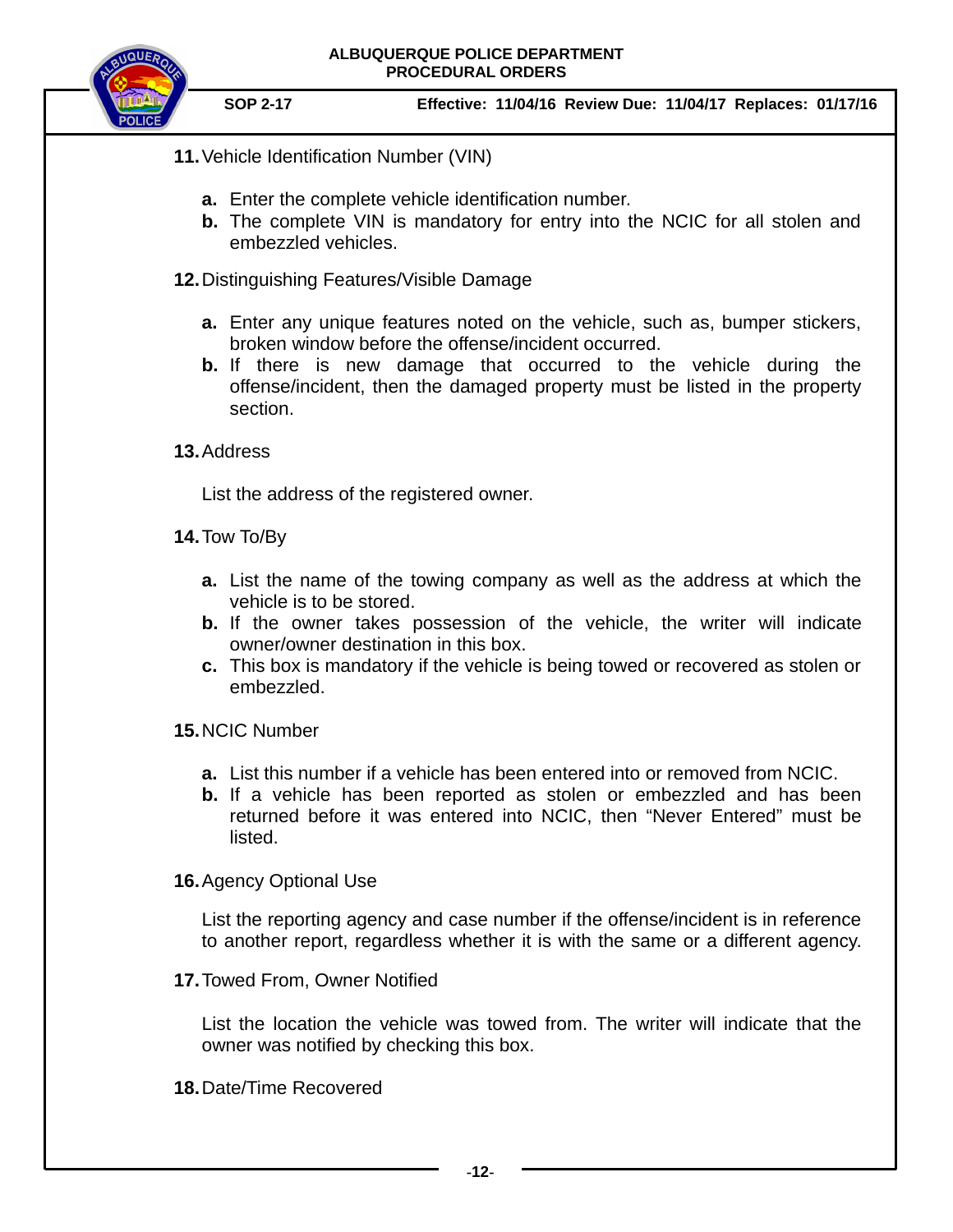

Enter the date, month/day/year, and military time of all recovered stolen or embezzled vehicles.

**19.**Mandatory vehicle recovery information.

For officer safety, stolen vehicles should be called into Report Review immediately after receiving and verifying all vehicle information.

- E. Property
	- **1.** Property Status

a. Enter the appropriate code from the Property Status section located at the top of this report form.

b. For example, if the item is stolen, enter a "1" in the appropriate space; if the item is stolen or recovered, enter a "2" in the appropriate space.

- **2.** Property Type
	- **a.** Enter the appropriate code from the Property Type section located at the top of this report form.
	- **b.** For example, if the item is a firearm, enter "13," and if the item is money, enter a "20."
	- **c.** Consumable goods are such things as make-up, gasoline, food, hygienic products, and cigarettes.
- **3.** Type of Item
	- a. List the specific item.
	- b. Examples include bicycles, wrenches, pistols, and toasters.
- **4.** Make/Brand

Enter the common property description, such as Schwinn or Smith & Wesson.

**5.** Model

Enter the model of property listed.

- **6.** Caliber
	- **a.** Enter the caliber of all firearms listed.
	- **b.** This field is mandatory for NCIC entries.
- **7.** Value (except narcotics)

Enter an approximate or actual value of property that was lost, recovered, burned, stolen, seized, and so forth.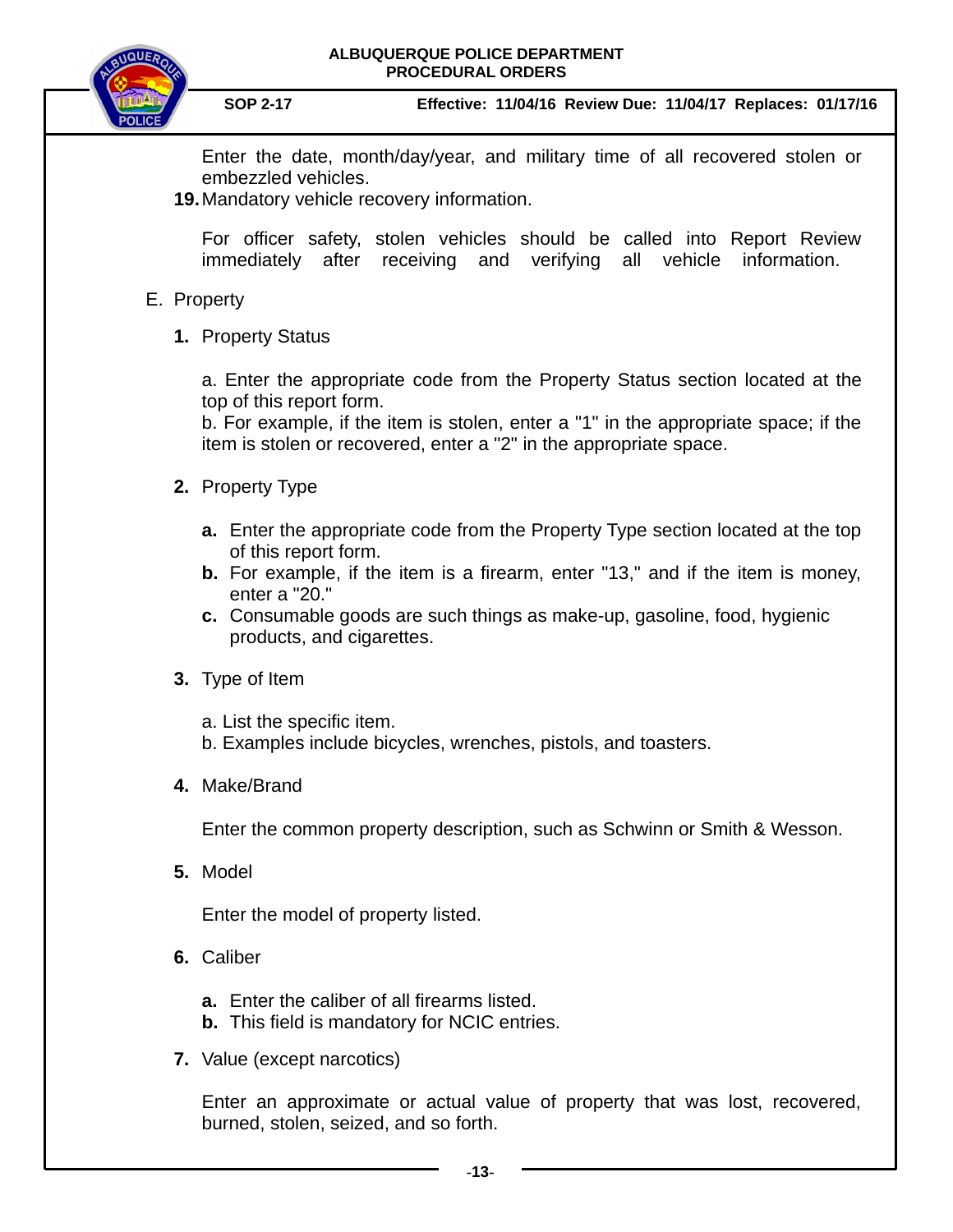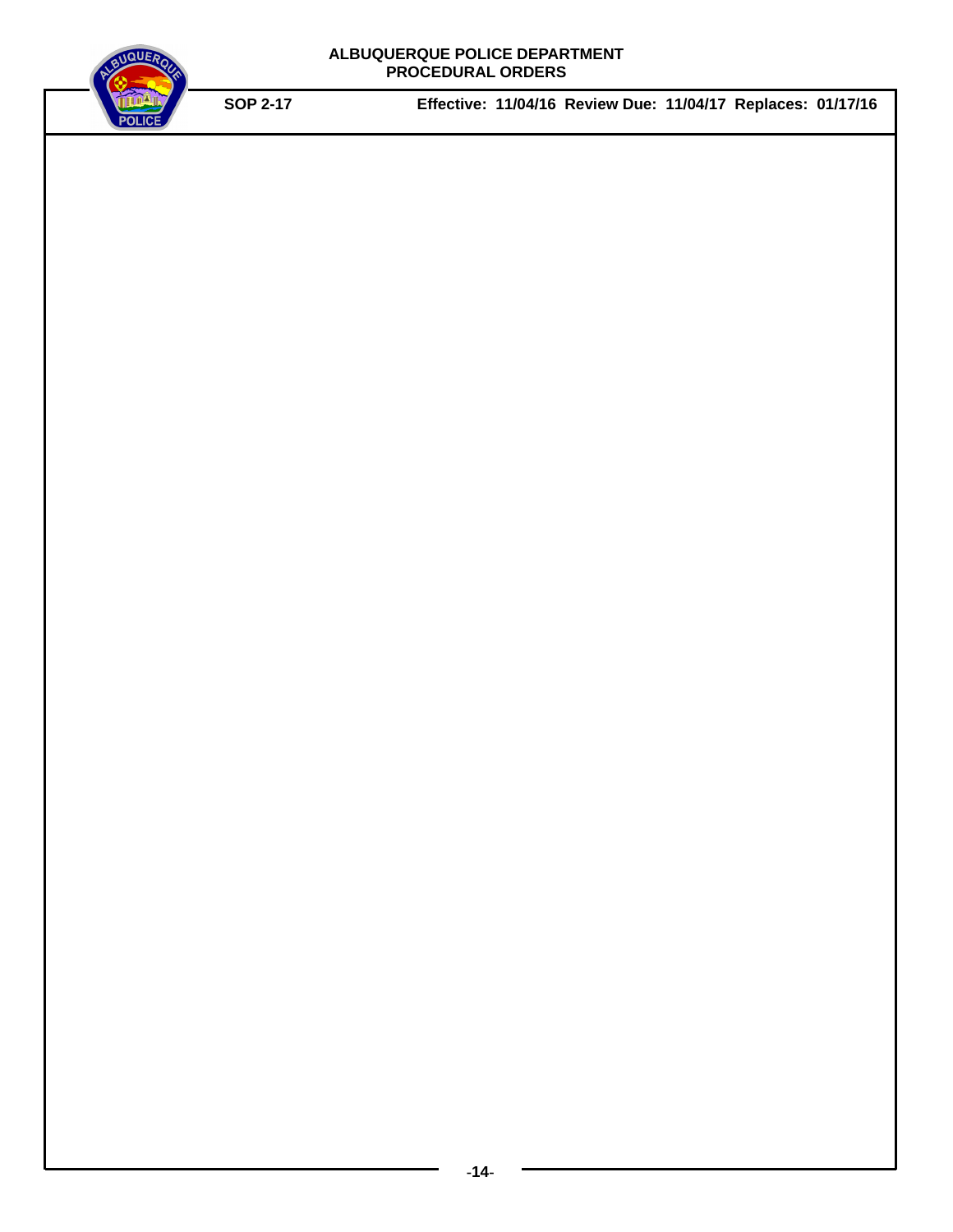

**8.** Suspected Drug Type

Enter the suspected drug type. For example, marijuana would be entered as "E."

**9.** Quantity/Unit of Measure

Enter the appropriate information describing the whole quantity for each type of drugs or narcotics.

**10.**Description (Color, Size, Features, etc.)

Enter the complete description of property, including size, color, dimensions, and other applicable descriptions.

- **11.**Serial/Owner-Applied-Number (OAN)
	- **a.** In order for property to be entered into the NCIC, all identifying numbers MUST be included.
	- **b.** This field is mandatory for NCIC entries.
- **12.**Date Recovered

Indicate the date property was recovered by month/day/year.

- **13.**NIC Number
	- a. List this number if a vehicle has been entered or removed from NCIC.
	- b. If a vehicle has been reported as stolen or embezzled and has been returned before being entered into NCIC, then "Never Entered" must be noted.
- **14.**M.O. Event Codes (agency optional use)

Enter all applicable codes utilizing the code guide.

- **15.**Total Value Stolen/Total Value Recovered
	- **a.** Calculate the total value stolen and enter the amount.
	- **b.** Calculate the total value recovered and enter the amount.
	- **c.** All stolen property should be called into Report Review within 24 hours of the report.
- F. Synopsis
	- **1.** Enter a synopsis for ALL offense/incident reports.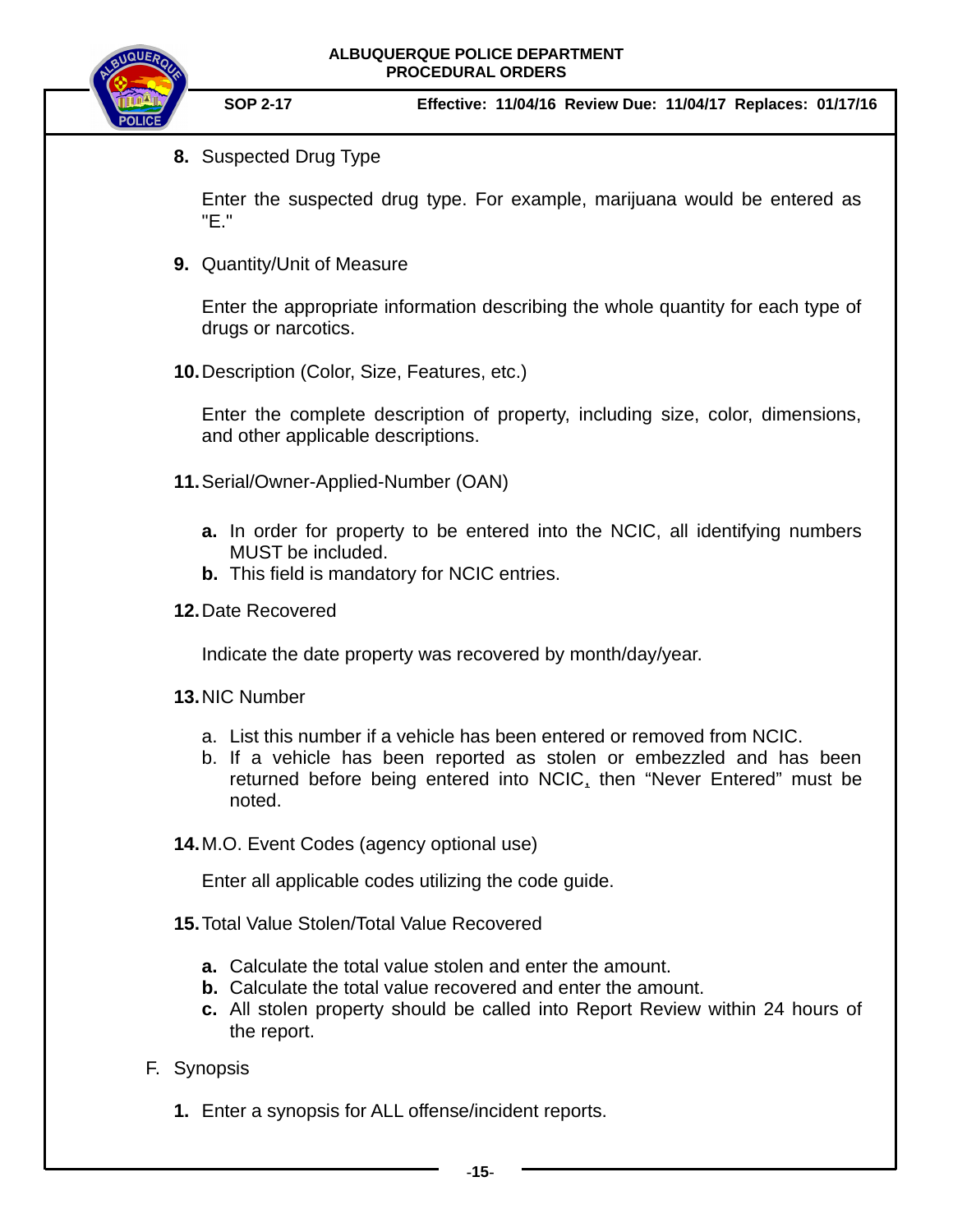

- **2.** For confidential narcotic reports, the writer must list the "confidential narcotic case."
- G. Narrative

H.

- **1.** List all pertinent information necessary in regard to the specific offense/incident being reported.
- **2.** The writer's handwriting will be clear, concise and free of grammatical errors.
- **3.** Under no circumstances will felt tip or blue ink pens be used when filling out the offense/incident reports.
- **4.** The narrative can be left blank if it is a confidential narcotic report.
- I. Certification/Status Information
	- **1.** Intent to Prosecute

The "yes" box must be marked on behalf of the victim when reporting an auto theft or an embezzled vehicle if they intend to prosecute.

**2.** Reporting Officer, Rank, ID No.

Print the name (last name first), rank, and I.D. number of the reporting officer.

**3.** Date

Enter the date on which the report has been completed.

**4.** Detective/Follow-up Officer/Referred To

Enter detectives, officers, or other units that the report is to be referred.

**5.** ID Number

Enter the ID number of the detective the offense/incident is to be referred, if known.

**6.** Date

Enter the date on which the writer refers the report for follow-up.

- **7.** Assisting Officer Rank, ID Number, Date
	- **a.** Enter the name (last name first), rank, and ID number of the assisting officer, as well as the date the report was completed.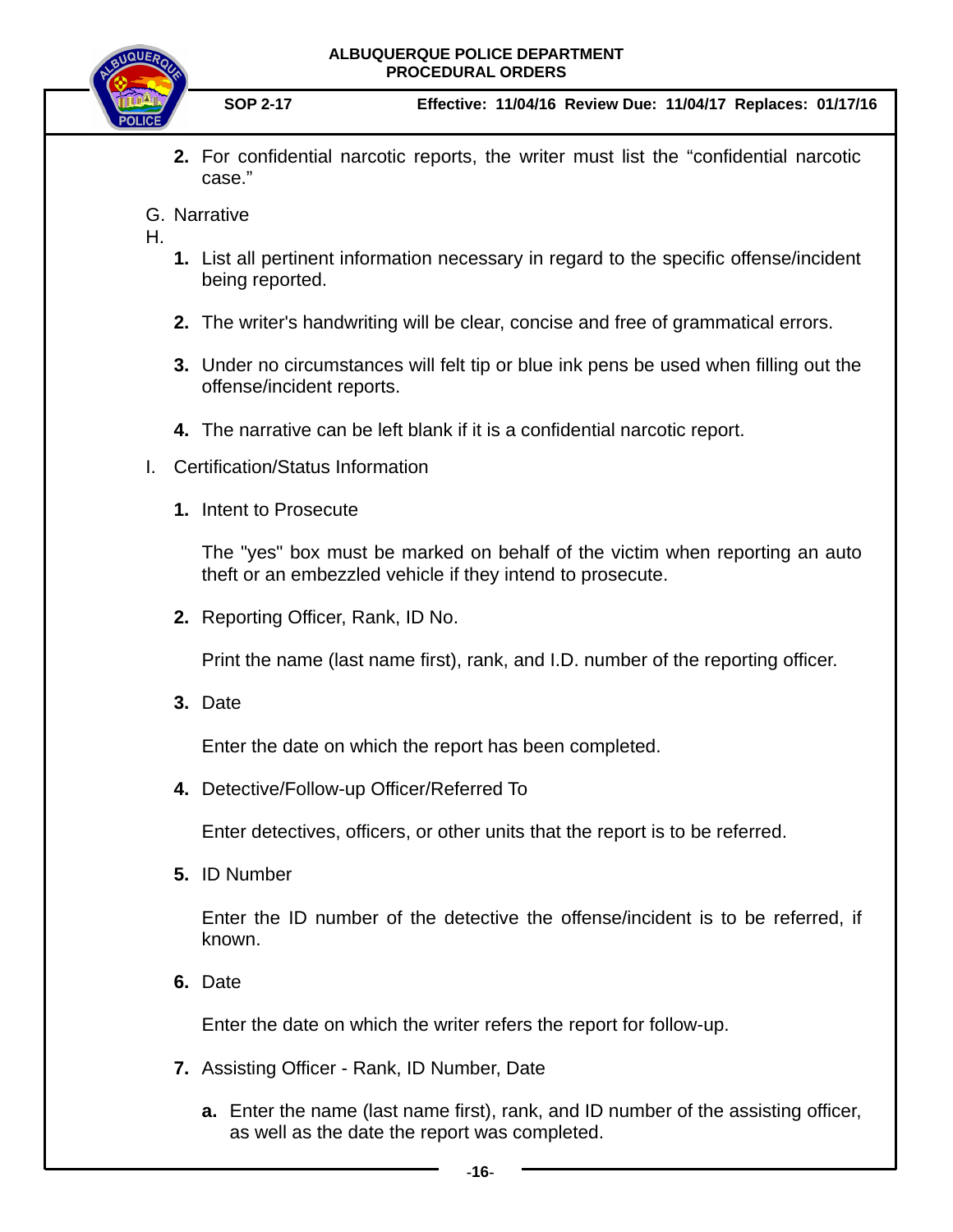

**SOP 2-17 Effective: 11/04/16 Review Due: 11/04/17 Replaces: 01/17/16**

- **b.** All officers on OJT must list their FTO as an assisting officer on all of their reports.
- **8.** Processed by/Date (Records use)

This box is reserved for the Report Review Unit.

**9.** Data Entry Person/Date (Records use)

This box is reserved for the Data Entry Unit.

**10.**Approving Officer – Rank, ID Number

After reviewing the report, the approving officer will print or electronically approve the report using his or her name (last name first), rank, and ID number.

**11.**Date

The approving officer will enter the date on which the report was reviewed and signed by him or her.

### **12.**Incident Status

Enter the internal status of the offense/incident reported as Active, Inactive, Closed, Unfounded, Cleared by Arrest, or Cleared Exceptionally.

- a. ACT Active. The case is still under investigation and has not been cleared or suspended.
- b. INA Inactive. The case has not been cleared, but is not considered under active investigation.
- c. CLOSED Closed. The case has been closed, no further investigation will take place, and the case is considered completed.
- d. UF Unfounded. The reported offense(s) has been determined to be unfounded.
- e. CLA Cleared by Arrest. The offense(s) has been cleared by the arrest of the offender(s) or citations have been issued.
- f. CLE Cleared exceptionally. Is the suspect's name, address, and DOB or SSN listed? If so, then this box will be marked. ALL domestic violence or disturbance reports, regardless of how much information is known about the suspect(s), will be cleared exceptionally unless an arrest has been made. An exceptional clearance will also apply to the following circumstances:
	- The investigation must have clearly and definitely established the identity of at least one offender.
	- Sufficient probable cause must have been developed to support the arrest, charging, and prosecution of the offender.
	- The exact location of the offender must be known so that an arrest could be made.